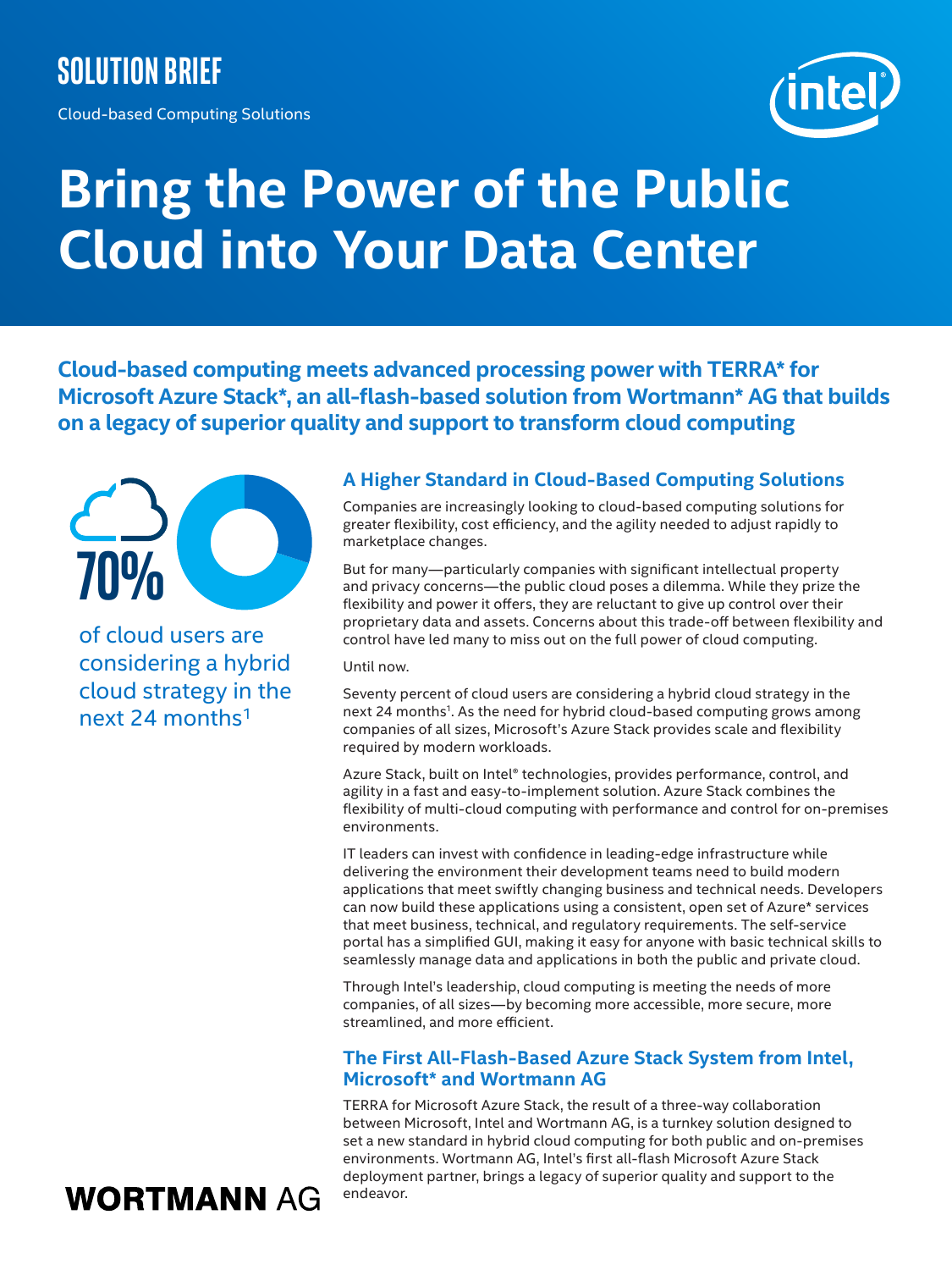**Solution Brief | Harness the Full Potential of Your Business by Bringing the Power of the Public Cloud into Your Data Center**

#### **Microsoft Azure Stack is Azure in your datacenter Microsoft Azure Stack is Azure in Your Data Center**



**Figure 1.** Microsoft Azure Stack hybrid cloud gives enterprises the flexibility to choose the combination of public cloud and on-premises deployment models that meet their business needs.

TERRA for Microsoft Azure Stack combines feature-rich Intel® Xeon® Scalable processors, powerful Intel® Solid State Drives (Intel® SSDs), and the latest Intel® Server Boards. Together these next-generation technologies provide end users higher levels of performance, scale, and flexibility.

#### **Introducing Wortmann AG, Our First Deployment Partner**

Wortmann AG is Intel's first all-flash Microsoft Azure Stack deployment partner, bringing a legacy of superior quality and support.

Founded in 1986, Wortmann is a German computer manufacturer known for servers and their THINCLIENT. With TERRA, Wortmann delivers the first all-flashbased system for Azure Stack.

Wortmann AG empowers its customers with industryrecognized consulting and support services, featuring automated and semi-automated maintenance processes, deep troubleshooting, and easy-to-use customer and administrator portals.

Customers can choose to have Wortmann as their main point of support contact for TERRA for Microsoft Azure Stack, or utilize a pay-as-you-use model to work for all budgets.

The result is a supported, secure, and turnkey cloud platform that can get to work immediately.

#### **Business Challenges: Why More Companies are Turning to Hybrid Cloud Solutions**

#### **Legacy Infrastructure Often Hampers Agility**

Gaining a competitive advantage today requires efficient use of technology and the ability to be flexible. While new, more effective technology is developing faster all the time, the reality is that most legacy infrastructure simply cannot keep up—it is not designed to accommodate rapid innovation and agility. Complicating matters further, the rapid pace of

technology development is contributing to a growing gap in the skills and experience of IT workers. Companies need flexible, scalable, easy-to-deploy IT infrastructure in order to meet modern business challenges.

#### **Regulations Require On-premises Workloads**

Concerns about data security and regulatory compliance prevent some organizations from benefiting from the advantages public cloud offers. In many parts of the world, regulations exist that prevent data from being stored outside that region. (See figure 2.)

### **Which Countries Block Data Flows?\* Which Countries Block Data Flows?**



**Figure 2.** ITIF *Cross-Border Data Flows: Where Are the Barriers, and What Do They Cost?2*

#### **Growing Computing and Usage Demands**

With today's workloads, customers need high-efficiency, high-performing solutions that allow them to meet usage demands without increasing costs and the ability to move work back and forth from on-premises to cloud easily and efficiently.

Investing in hybrid cloud delivers increased flexibility and scalability, along with cost savings, to help organizations gain a competitive edge and improve regulatory compliance. As companies become more aware of these benefits, the market for hybrid cloud solutions is rapidly growing.

But not all hybrid cloud implementations are the same. Some hybrid solutions can be challenging due to the following:

**Complexity.** A combination of on-premises and off-premises infrastructure requires carefully planned management, the lack of which can result in difficulty controlling assets across systems.

**Duplication.** Security policies and other processes can be duplicated, leading to inefficiency and unnecessary work.

**Inconsistency.** Data and governance policies can quickly become out of sync between on-premises and off-premises systems if poorly managed.

The TERRA for Microsoft Azure Stack hybrid cloud solution helps businesses overcome these challenges and speed time to market while supporting data security, privacy protection, and regulatory compliance.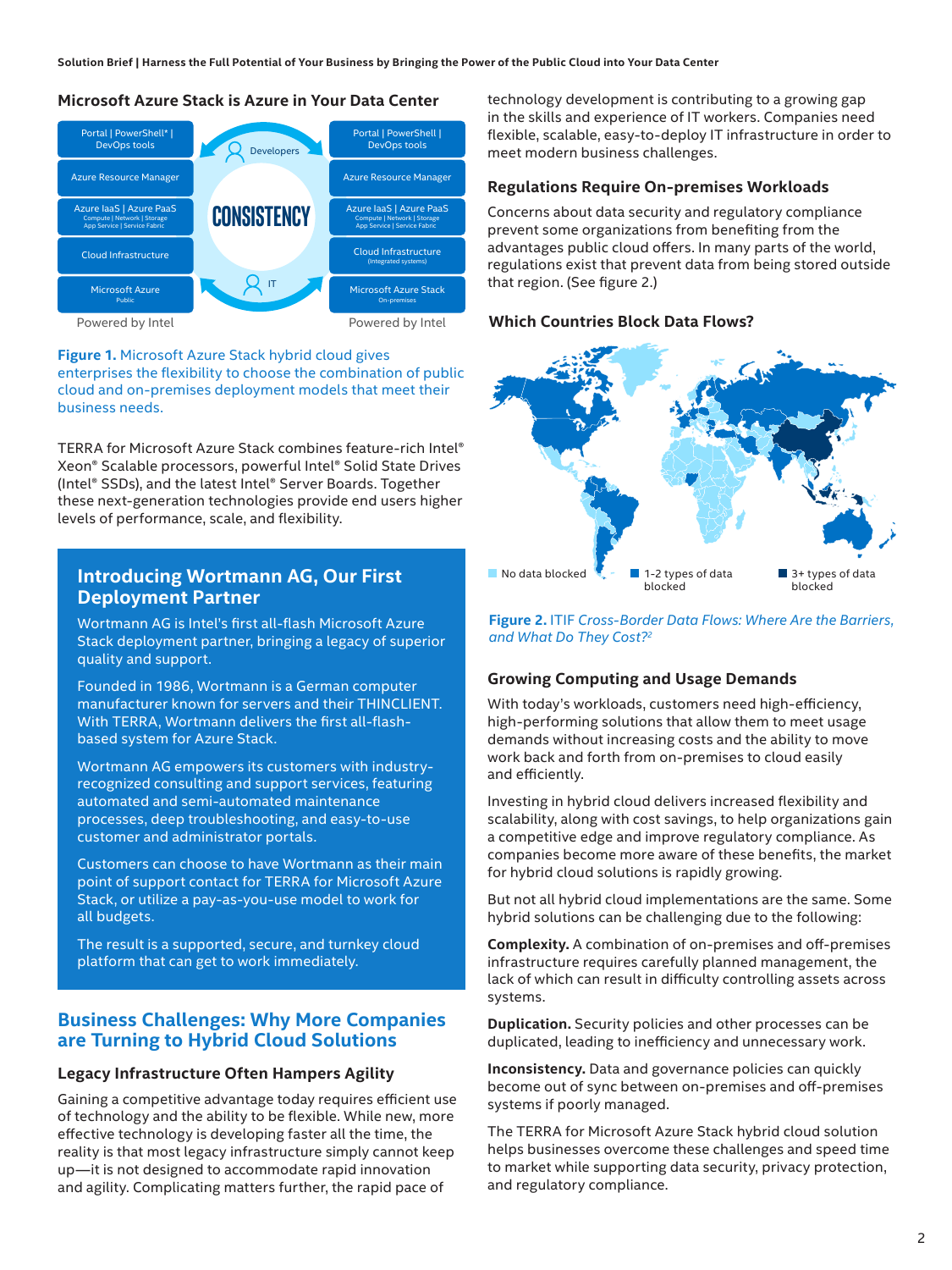#### **Solution Benefits**

#### **TERRA for Microsoft Azure Stack Delivers Flexible Application Development, Available On-Premises and Off the Grid, with Breakthrough Performance**

TERRA for Microsoft Azure Stack takes hybrid cloud computing to the next level. All-flash-based and built on the latest generation of Intel technologies, TERRA for Microsoft Azure Stack runs on Intel Xeon Scalable processors, delivering advanced performance and workload acceleration in a flexible environment that is available on- and off-premises.

#### **The Microsoft Azure Stack hybrid cloud solution offers the following advantages:**

- Ability to choose the right mix of on-premises and public cloud environments to meet workload demands
- Enhanced developer productivity through a consistent hybrid application development environment
- Wide range of Microsoft Azure services available on-premises
- Purpose-built systems with Intel technologies that provide operational excellence
- Access to continuous innovation by following the Azure planning cycle

#### **Consistent and Flexible Application Development**

Developers need integrated workloads across flexible systems. With TERRA for Microsoft Azure Stack, they can now make use of a truly hybrid platform with two environments that behave the exact same way and use the exact same tools.

TERRA for Microsoft Azure Stack provides a uniform cloud environment for workloads operating on-premises and hosted by cloud service providers running Microsoft Azure services. This uniform environment reduces testing and validation burden and helps assure high performance and security for business-critical applications.

The result is a solution that offers flexibility within a uniform environment, delivers cost and time savings, and allows customers to make use of a broad range of existing services while benefiting from ongoing cloud innovation.

#### **Azure Services: Available On- and Off-Premises**

TERRA for Microsoft Azure Stack allows customers to seamlessly develop and run applications in the appropriate environment—on-premises or in the public cloud. Onpremises applications can take advantage of a wide range of Microsoft Azure services and third-party software solutions from the Azure Marketplace, including Azure's Infrastructure as a Service (IaaS) and Platform as a Service (PaaS).

TERRA for Microsoft Azure Stack also offers flexible "off-thegrid" cloud capabilities for use in remote locations.

#### **Breakthrough Hybrid Computing Performance**

TERRA for Microsoft Azure Stack is a private cloud that enables consistency with and extension into public cloud environments for a seamless experience. Developed by Intel, Microsoft and Wortmann to provide exceptional performance, these technologies were built and tested from the ground up to work better together, and were validated in an optimized Azure Stack configuration.

Intel provides Azure Stack the high-performance, missioncritical hardware architecture that is tested and trusted to deliver consistent and flexible hybrid cloud operations.

The Intel Xeon Scalable processor offers six memory channels, delivering increased memory speed, and bandwidth that dramatically boosts the performance of many mission-critical applications. One of the key benefits of this hybrid solution is its burst capacity—the ability to make use of the cloud for greater space requirements without making costly increases to private cloud capacity.

#### **Intel® Data Center Blocks: All-Flash Storage for Greater Reliability**

Intel® Data Center Blocks (Intel® DCB) configurations are purpose built with all-Intel technology. These fullyvalidated blocks deliver performance, reliability, and quality for solutions customers want and can trust to handle their demanding cloud workloads.

The Intel Data Center Blocks for Cloud are uniquely configured for all-flash storage, which provides greater reliability, outstanding IOPS and data transfer speed, and world-class performance.

TERRA for Microsoft Azure Stack, based on fully integrated, Azure Stack-optimized Intel Data Center Blocks for Cloud, empowers Wortmann customers with a turnkey way to reap the consistency, agility, and simplified development and management experience that Azure Stack offers for hybrid cloud environments.

#### **Solution Architecture**

TERRA for Microsoft Azure Stack is a fully integrated system that is ready to run and comes with enterprise-grade support.

Built on the latest generation Intel Xeon Scalable processors and Intel Solid State Drives, this solution brings the power of cloud computing to the on-premises data center for increased control over regulatory compliance. With consistent tools and purpose-built hardware that is tested to deliver consistent hybrid cloud operations, Azure Stack helps customers speed time to value, improve application lifecycle management, and take advantage of continuous innovation.